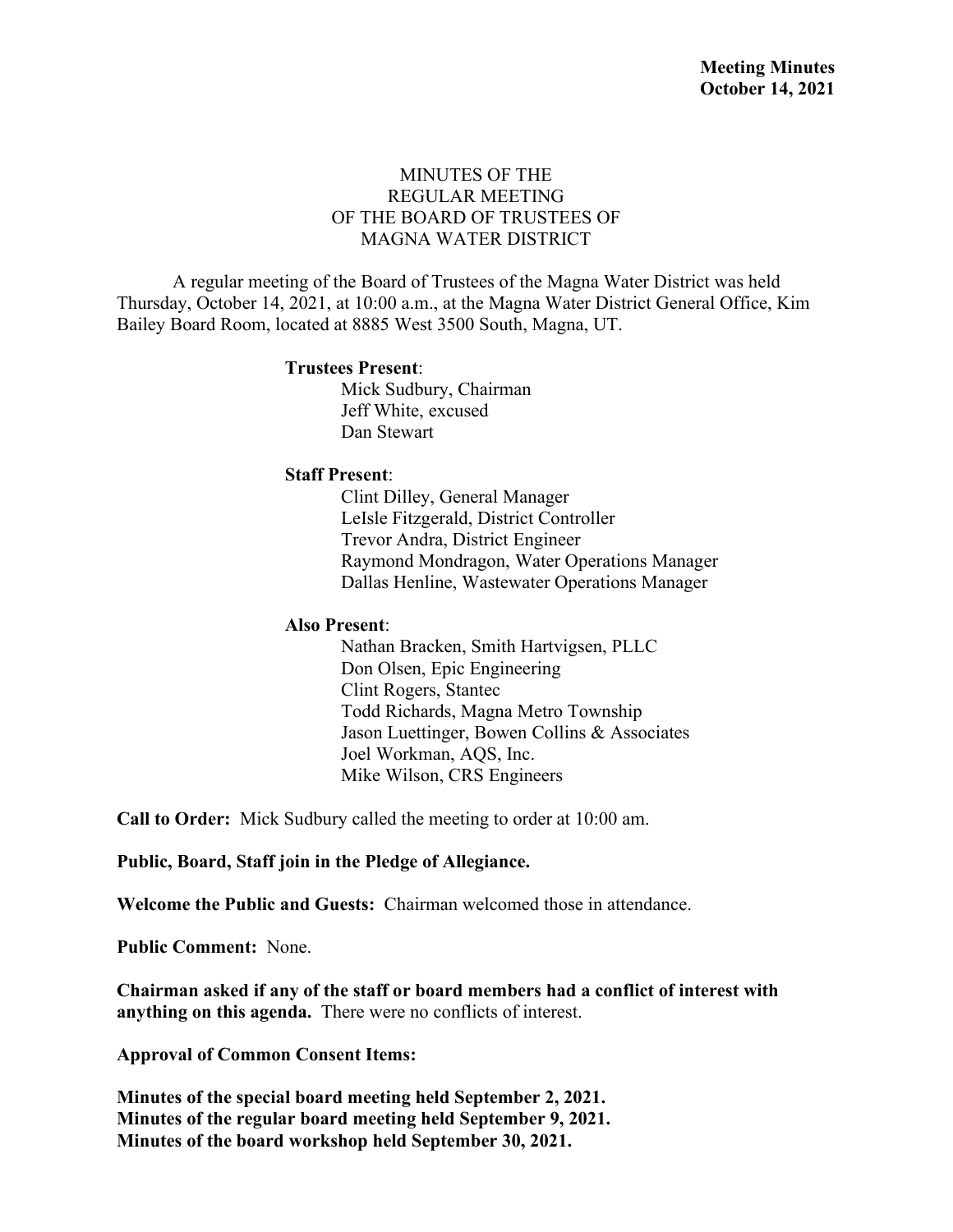## **Expenses for September 2 to October 6, 2021: General Expenses:** \$651,191.48 **Project expenses paid by bond proceeds:** \$19,953.15 **Zions Bank bond payments:** \$83,575.62

A motion was made by Dan Stewart, seconded by Mick Sudbury, to approve the minutes of the special board meeting held September 2, the minutes of the regular board meeting held September 9, the minutes of the board workshop held September 30, 2021, and for the approval of the general expenses, project expenses paid by bond proceeds, and the Zions Bank bond payment from September 2 to October 6, 2021, in the amount of \$651,191.48, \$19,953.15, and \$83,575.62, respectively. The motion was approved as follows: Mick Sudbury, yea and Dan Stewart, yea.

**Introduction of new employees:** Clint welcomed the two new employees of the District. Dallas Henline introduced Kirk Wachter, he has good experience with truck driving and already has his CDL License, he's working hard to learn road safety and fitting in well with the collections department crew. Kirk indicated he lives here in Magna, has raised his children and was looking to do something different than truck driving. Kirk expressed that everyone has been super friendly and helpful, and he is excited to be part of the team.

Raymond Mondragon introduced Easton Fuchs, hired for the water department. He is right out of high school and is coming in green. He is willing to learn, and the crew is excited to have him join the team. He lives in Magna. Clint added when he was reviewing Easton's resume, he noticed his prior employment was as a part-time supervisor at UPS, which takes leadership and hustle abilities to perform. Clint welcomed Easton to the team.

**Discussion and possible motion to approve outside wood staining bid at the General Office in the amount of \$11,979 from Peck's Painting, LLC:** Trevor Andra indicated there were three companies that did an onsite inspection of the exterior wood at the General Office building, all three recommended the outside wood be stained this year. From the three vendors submitting price quotes, Peck's Painting had the lowest reliable and responsive bid. Which was about half of the other two vendors. They recommended a messmer's oil-based stain and a single coat application. They did not see the need to pressure wash before the stain. If Peck's Painting see that pressure washing is needed, it could increase the price by about \$800. Based on their quote and proposed material, and Peck's Painting being on the State Procurement Vendor List, Trevor recommended the bid be approved from Peck's Painting, LLC. One note, the contractor needs at least 40 degrees daytime temperature for the stain to set, soonest date the contractor could start the job will be October 25, 2021, completion date will depend on the weather. Clint recommended the Board move forward with approving the bid now, if the weather does not cooperate, the job would have to be delayed until the weather will hold up. A motion was made by Dan Stewart, seconded by Mick Sudbury, to approve the outside wood staining bid at the General Office in the amount of \$11,979 from Peck's Painting, LLC. The motion was approved as follows: Mick Sudbury, yea and Dan Stewart, yea.

**Discussion and possible motion to approve IGES, Inc. task order for geotechnical services for the Westside Sewer Collection Study:** Trevor Andra presented the task order from IGES. The westside collection sewer study is looking at a future main trunk line going down 9200 W along SR201 then north on 8000 W by a new trunk line to the treatment facility. The District is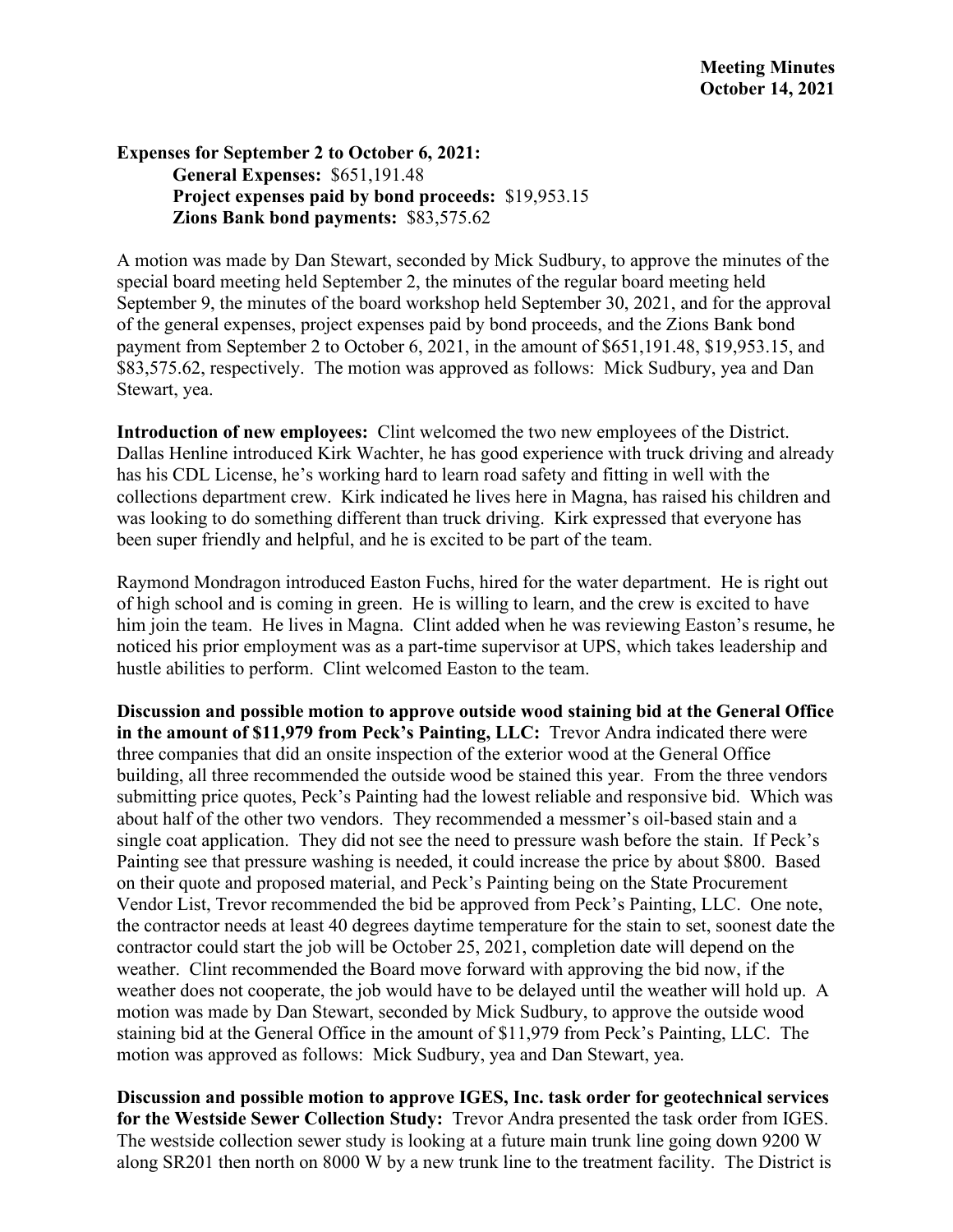in construction on Segment 1a project which is along 2100 S between 8000 W and the treatment facility. Services performed by IGES is part of the overall study which Stantec is designing, IGES will look at the alignments and geotechnical investigation identifying any items of concern such as ground water, any boring issues along Segment 1b project and project Segment 2. This will give the District a good idea of what we can find in Segment 3 and some additional information that is readily available from other projects and geological data that can be gathered to give us an idea of the remaining projects. Trevor recommended approval of this task order in the amount of \$13,900. This would be incorporated into the study performed by Stantec and will allow Stantec to proceed with the study. A motion was made by Dan Stewart, seconded Mick Sudbury, to approve the IGES, Inc. task order for geotechnical services for the Westside Sewer Collection Study in the amount of \$13,900. The motion was approved a s follows: Dan Stewart, yea and Mick Sudbury, yea.

**Discussion and possible motion to schedule a workshop to continue the review of possible updates to the District's Administrative Rules & Regulations:** A motion was made by Dan Stewart, seconded by Mick Sudbury, to schedule a board workshop for October 26, 2021, at 9:00 am, to complete the review of the District's Administration Rules and Regulations. The motion was approved as follows: Mick Sudbury, yea and Dan Stewart, yea.

**Update on Trustee Election, November 2, 2021:** LeIsle Fitzgerald informed the Board the ballots were mailed to registered voters beginning October 11, 2021, the County will be mailing the ballots that week until all ballots have been mailed. In office early voting will begin October 19 and go to October 29. This voting will be at the Salt Lake County Government Center for those who wish to vote early. October 26 is the deadline for any registered voter that didn't receive a ballot for some unknown reason can request a replacement ballot from the County. Beginning October 26 to October 29, general early voting begins, the closest location for those in the District will be at West Valley City Hall and the Salt Lake County Government Center. November 2 is election day; the closest voting locations will be the Hunter Library and the Magna Senior Citizens Center. If anyone has questions on any locations, dates, and times, can refer to the Salt Lake County Elections Department's website. The Official canvass period will begin on November 3 and go to November 15, 2021. November 16 is the Board of Canvassers meeting. The Board will have to meet that day in an open meeting to certify the Election Canvass. A motion was made by Dan Stewart, seconded by Mick Sudbury, to hold a special meeting on November 16, 2021, at 6:00 pm for the Board of Canvassers meeting to certify the Magna Water District Trustee Election results. The motion was approved as follows: Dan Stewart, yea and Mick Sudbury, yea.

**Discussion and possible motion to approve Bowen Collins & Associates/Stantec task order for the Wastewater Reuse Project (design, pre-qualification, and bidding services) in the amount of \$785,374:** Trevor Andra presented the task order to the Board and indicated this is the next step in the District's reuse project. The initial plan for the reuse project has been turned into the State, there has been minimal comments on the plans. The State's approval on the initial plans should be given to the District soon, based on the conversations held with the State. This will allow Bowen Collins & Associates/Stantec team to move into the design of the project. Staff has asked that the prequalification of contractors and bidding services be added into this task order because of the tight schedule on this whole project. The task order amount is about 7% of the total estimated project cost of around \$10 - \$12M. This task order amount is reasonable based on the overall complexity of the project, Trevor recommends approval. Clint added to the discussion, the project is a very large project from a design perspective, 132 sheets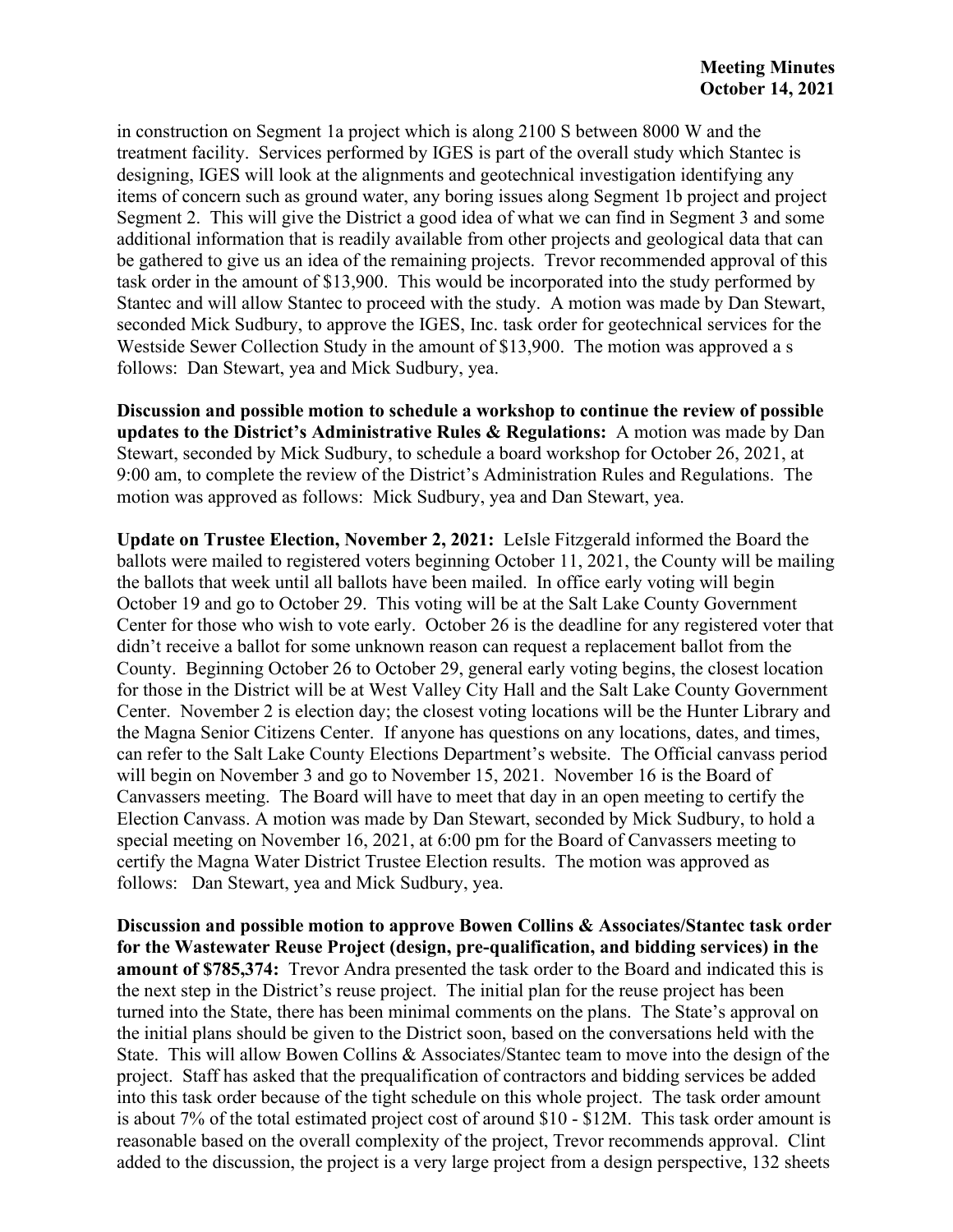must be produced in the design, Clint complemented Trevor on his negotiation skills with the project scope and costs. He expressed his appreciation to Bowen Collins & Associates and Stantec Engineering, being responsive to Trevor's concerns and comments about the project. Management feels this task order can be recommended as a good value of the services proposing to be performed. A motion was made by Dan Stewart, seconded by Mick Sudbury, to approve the Bowen Collins & Associates/Stantec task order for the wastewater reuse project for the design, pre-qualification, and bidding services in the amount of \$785,374. The motion was approved as follows: Mick Sudbury, yea and Dan Stewart, yea.

**Discussion on Haynes Well #2 Pump Repairs:** Board tabled this agenda item until next month's regular board meeting.

**Discussion on operation of Shallow Well Pumps:** Board tabled this agenda item until next month's regular board meeting.

**Discussion on WWTP preparation for winter conditions:** Board tabled this agenda item until next month's regular board meeting.

**Discussion and possible motion to approve water and sewer availability to BS Property Management located at 2340 S 7200 W:** Trevor Andra presented this project indicating this property is off 7200 W, currently there is a welding shop on the property, receiving water via a private owned well, when the north and south adjacent property was developed, the well source/access was cut off. The BS Property project is now looking to obtain culinary water, secondary water and sewer stubbed to their property. There is an existing 12" water main and a 6" sewer main on 7200 W and a secondary main along the frontage of the property that the laterals can be stubbed into. Trevor recommended approval. A motion was made by Dan Stewart, seconded by Mick Sudbury to approve water and sewer availability to BS Property Management project. The motion was approved as follows: Mick Sudbury, yea and Dan Stewart, yea.

**Discussion and possible motion to extend current lease of Cat 305.5E2 mini excavator for an additional year (2021 – 2022) for \$7,750/year:** Raymond Mondragon requested approval to extend the current lease for an additional year. He explained the mini ex being leased currently is a 3-year lease at \$7,750/year. If the Board would like to consider approving the extension of the lease for the remaining 2 years, to the year 2023, the motion, if approved, would cover the lease terms that locked in the annual lease price of \$7,750. A motion was made by Dan Stewart, seconded by Mick Sudbury, to approve the extension of the mini-ex lease until the end of 2023 for \$7,750 per year. The motion was approved as follows: Mick Sudbury, yea and Dan Stewart, yea.

## **Report & Discussion from General Manager: STAFFING:**

Cameron Wilko has moved from the Collection crew to the Water Construction Crew. That left an opening in the Wastewater Collections Crew, filled by Kirk Wachter. There was an additional water and sewer employee hiring approved by the Board. Easton Fuchs filled the water department position, and applications are still being accepted to fill the sewer collections position. Management has received a few referrals from the community, the job market being very challenging currently, the referrals have been helpful to fill these positions. With this last Collections position needing to be filled, Management felt a different approach to the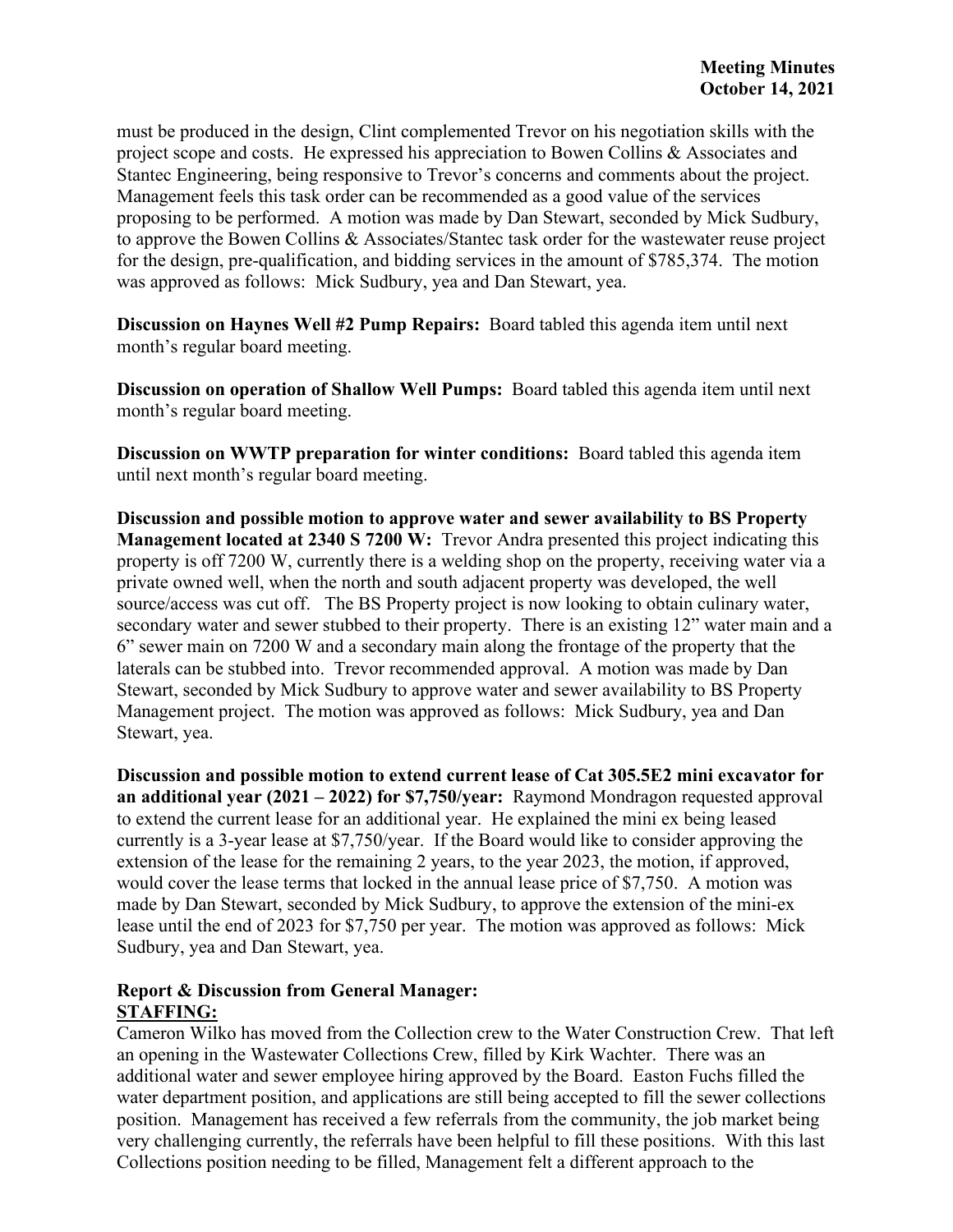advertising of the open position needed to be made. Dallas Henline put together a flyer to go with the job opening advertisement highlighting why it's a benefit to work at Magna Water District. This information on the flyer has already generated additional response. Management is reviewing those applicants now.

# **OPERATIONS:**

**Drought considerations**: We saved 115M gallons of water in August 2021 compared to August 2020. Clint expressed his pleasure with those results. Looking at September's numbers, there is about a 20% reduction from 2020. In the District's year end summary to send out to the District's customers, the water conservation will be highlighted. Clint recommended the District stay in the level 2 conservation level going into next year and revisit it in the Spring when the situation of the drought is known going into next Summer.

**Wells:** Management has been looking into the history of the shallow well pumps, pulling, and inspecting of the wells, discussion will be on next month's agenda.

**Distribution system leaks**: Staff has been working on the distribution system leaks after the leak response memo was presented to the Board, Management is implementing the procedures that can be implemented now and will hold off on the ones that must be addressed in the Union contract until that is done. The Jordan Valley conservation grant opportunity is being explored for leak detection equipment or a study such as the fire hydrant sensors introduced by Raymond Mondragon.

**WWTP:** Dallas has been putting together information on the processes at the WWTP and gearing up for winter weather, this will be discussed in the next month's board meeting. **Office:** Raymond has been working with the contractor to take care of the settlement around the office building. Raymond indicated the contractor came out last week and fixed the settled area, now staff needs to haul in gravel to fill the area. The window tinting is completed, Clint has requested a quote on ballistic glass in the office area. Have not received the quote yet. **Delinquent accounts**: 689 delinquent accounts in October with an average bill of \$166.00, 770 delinquent accounts in September with an average bill of \$165. There were 112 shut offs in October, with this many shut offs it may go into a two-day process instead of one single day. There is some grant funding coming in October, LIHWAP, that may help assist homeowners with their water bill. Information is posted on the website and a flyer will be going out in the bills first of November. LeIsle is working on submitting a reimbursement for COVID wages and expenses to the Magna Township. COVID 19 Local Assistance Grant application has been submitted to the Governor's Office of Planning and Budgeting. The application was due September 15, 2021. Nothing has been heard back, possibly hear in November.

# **COMMUNICATION & MORALE:**

A cross-connection contamination awareness mailer was sent out with the October bills. The LIHWAP information flyer will go out with November bills and a Yearend review summary of the District for December bills, including projects, conservation information, rate increase, and anything else the Board would like to include.

# **Customer complaints**:

Noise complaint from a homeowner near one of the shallow well pumps, staff has checked this out and it was a VFD power supply shorted out. That will be resolved by Spring when the secondary water system is turned back on.

Color of water out of tap water complaint from a customer on 8000 W, upon further investigation, it was isolated to one of the homeowner's interior toilets. This was an interior homeowner's issue not a District supply issue.

RV Dump hours of operation complaint.

3500 S construction complaints, construction trucks and traffic delays, the complaints were relatively minor overall, and that project is essentially complete. Staff is pleased with how the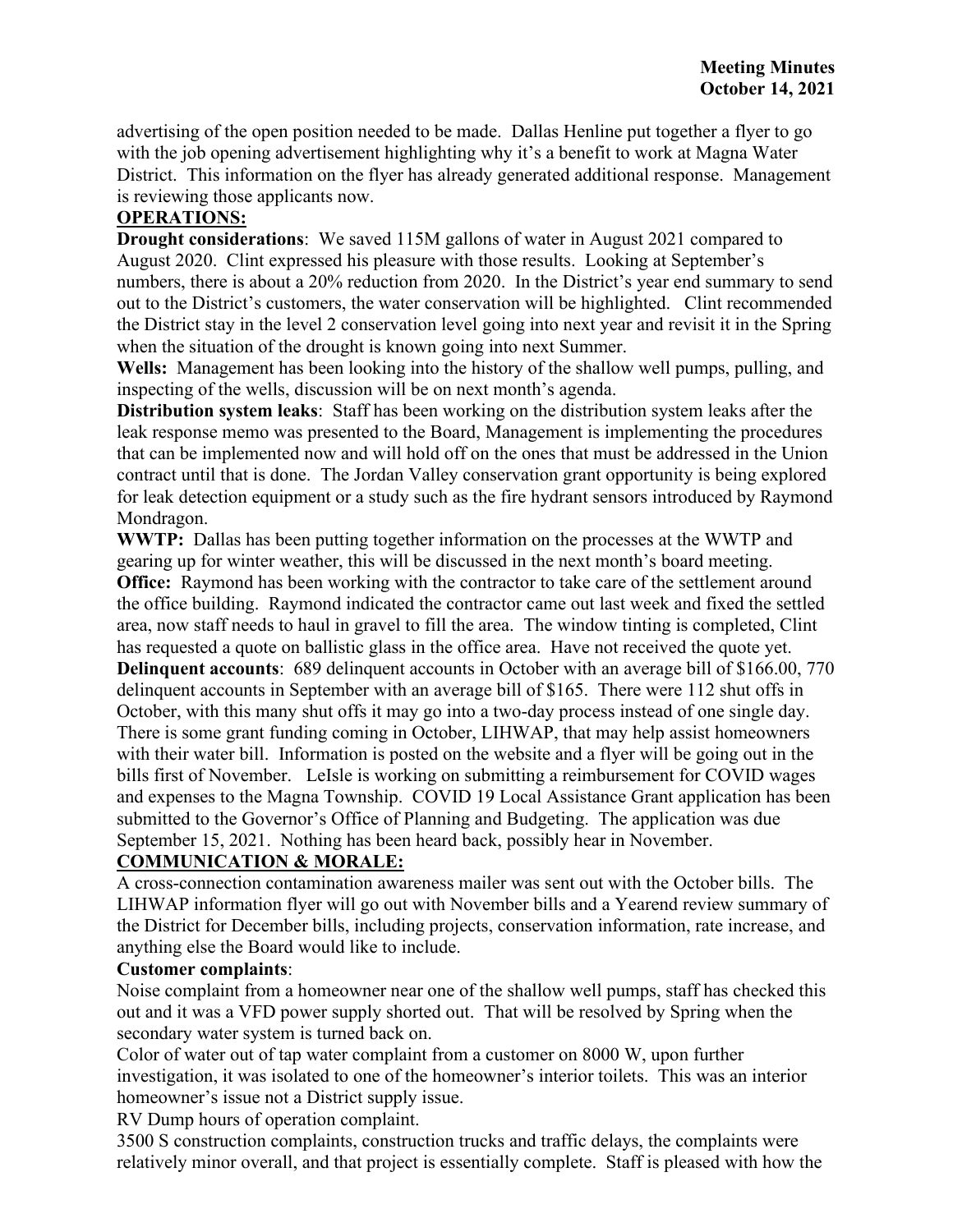project turned out, it was a difficult project and for the level of complexity and the traffic control, we felt the contractor did a great job. Staff is already identifying mainlines to be replaced for 2022.

**Discussion on District's actual vs budget status as of September 30, 2021:** LeIsle Fitzgerald informed the Board last month the report was as of July 31, this is skipping to September 30,2021. Regardless of the level of conservation by our customers, the yearend projection of sales will be  $6 - 8\%$  less than what has been budgeted for 2021. The other categories of revenue will be above what was budgeted. The impact fees are higher than what was budgeted, these funds being restricted to those projects listed in the District's capital facilities plan. Clint added to the discussion LeIsle has directed Management to hold off on unneeded purchases. Making sure there is cash to take care of the purchases. The expenses are well under what was budgeted. There is detailed financial statements included in the Trustee packets.

# **Engineering projects update:**

**3500 South Project:** Trevor reported there was a walk through done this week identifying a few little remaining items in the contract. After those items the project will be completed. **2019 Secondary waterline project:** The contractor has installed all the HDPE line and are working on the PVC pipe, will have that wrapped up this week, then the contractor will be doing some pressure testing and finish work, it will be near the end of October and this project will be complete.

**Tank & Clarifier Painting Project:** This project has been going well, contractor finished up one clarifier, will be starting the second clarifier shortly. In the process of looking at the District's steel tanks, Raymond's crew found that on the roof of the feed tank at the EDR, there was some paint peeling on about ¼ of the roof. Staff had the painter look at it and asked for a quote to repaint the feed tank's roof, or the entire tank. The quote was around \$10,000 to paint the roof and \$15,000 to paint the entire tank. Staff is looking for guidance from the board if they would support recoating the entire tank for \$15,000. Decision will be considered at the November's board meeting.

**Segment 1a Sewer Project (30" Sewer trunk line):** Whitaker Construction has been working well they are getting quite a bit of pipe installed, they have been getting 150 ft/day looking to get 200/day, project is steadily progressing. This project did shut down the RV Dump for several days which could have triggered the customer complaint. Going well.

### **Water Distribution/Production:**

**1. Water production report:** The culinary water production for September was 189.8 million gallons, a decrease of 20.65% from 2020. Year to date production was 1,439 million gallons or 4,419.38-acre feet, this is a decrease from YTD 2020 of 11.70%. The secondary water production for September was 41.3 million gallons, a decrease of 23.18% from 2020. Year to date production was 295.5 million gallons or 907.11-acre feet, this is an increase from YTD 2020 of 1.80%. We have purchased 601.68-acre feet of water from Jordan Valley Water as of September 2021.

**2. Call out report:** Raymond reported that there was a total of 9 call outs, (1 mainline leak, 1 service leaks, and 7 miscellaneous) with a total number of 40.5 hours paid.